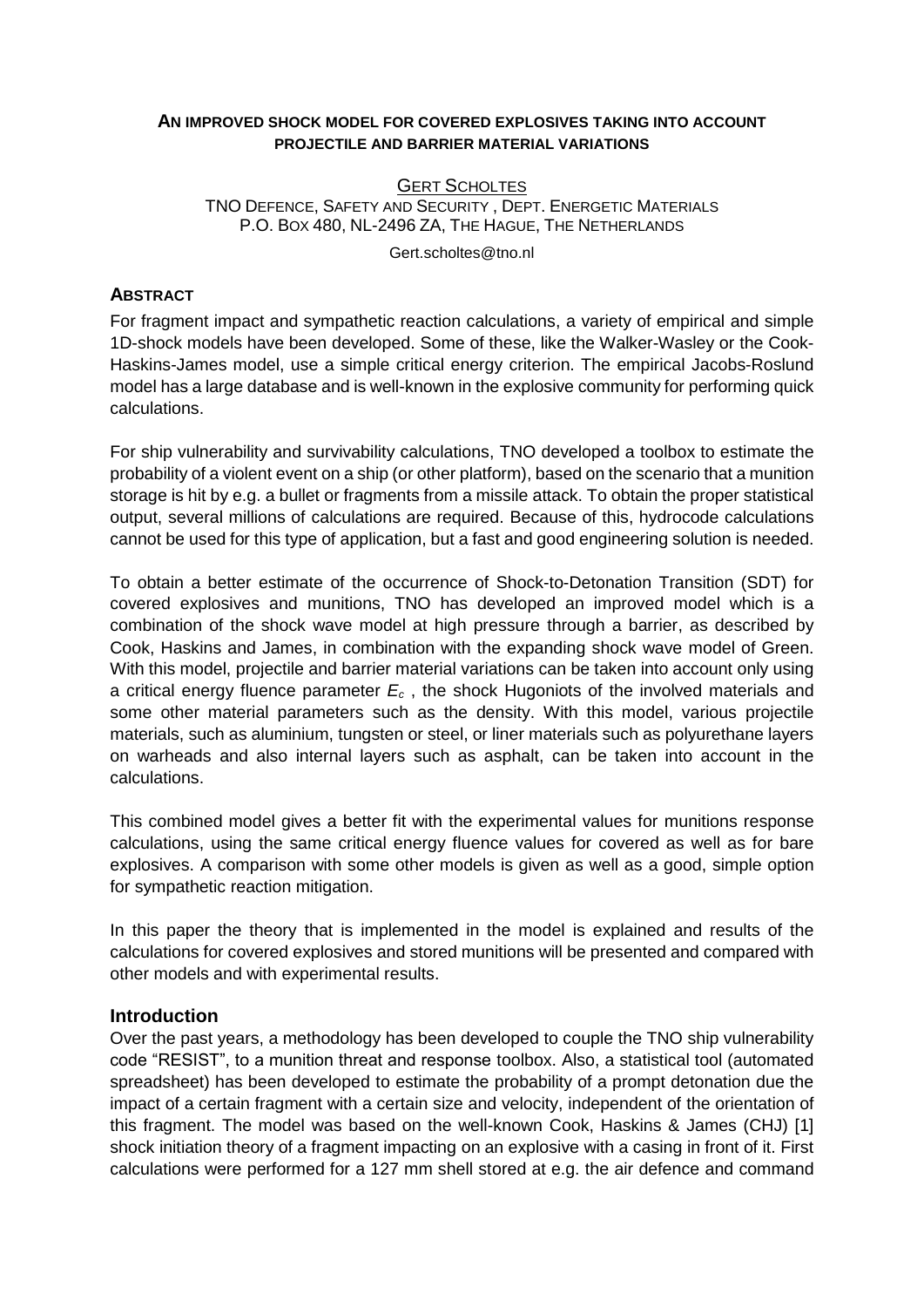(LCF) frigate. The calculation was based on the CHJ [\[1\]](#page-9-0) SDT initiation theory and parameters that were used were deduced by comparison with the Green theory [\[5\]](#page-10-0), [\[7\]](#page-10-1) rather than from experimental values of composition B (Comp B), the main charge explosive in the old 127 mm rounds.

Many papers were scanned in order to obtain experimental values for shock initiation of composition B/Comp B-3 (RDX-TNT composition) behind a barrier/casing and bare explosive. Also the MSIAC database FRAID was inspected [\[8\]](#page-10-2) which revealed some data of Comp B. This showed that for bare Comp B the data points could be matched with the theory of CHJ, however it needed a different value for *E<sup>c</sup>* for covered Comp B, and it did not fit the whole range. Also James, Haskins and Cook published several improvements of their shock theory showing that some changes were needed [\[3\]](#page-10-3).

Because a good match with the experimental values could not be found, an improvement of the model was necessary. In the next paragraphs the improved model will be explained and the results of the calculation and comparison with the experimental values, found in literature and other models like Cook, Haskins and Jame[s\[1\]](#page-9-0) and Jacobs and Roslund (JR) [\[2\]](#page-9-1), will be presented.

## **Prompt shock initiation theory**

James, Haskins and Cook [\[1\]](#page-9-0) and Walker and Wasley [\[4\]](#page-10-4) described a way that a shock wave of an impacting (flat) cylinder travels through a barrier and is influenced by the rarefaction wave starting at the outer edge of the cylinder traveling inwards into the shock wave (see [Figure 1\)](#page-1-0). The drawing shows the cross-section of an impacting cylinder with a diameter Di, on a barrier of thickness *d<sup>c</sup>* and an explosive behind this barrier.



<span id="page-1-0"></span>*Figure 1 Shock wave at maximum pressure from a impacting fragment on an a barrier and explosive going through the different layers.*

The shock wave from an impacting fragment will travel through the casing and reaches the explosive. Once entering the barrier, the pressure wave will expand in all directions but also the rarefaction will start. The 2-dimensional area (in this cross-section) having a maximum pressure in the barrier is delimited by the red lines in the drawing and giving a cone shape (3 dimensional in real life) of the shock wave at maximum pressure. As mentioned before, due to the so-called rarefaction wave, starting from the edge of the fragment, the area of maximum pressure going into the explosive is reduced to a small circle (3-dimensional, blue i[n Figure 1\)](#page-1-0). The shock impedance calculation from the impacting projectile to the barrier and from the barrier in to the explosive can be performed, and the shock wave pressure *Pe*, can be determined when the impacting velocity of the projectile and the so-called shock Hugoniots of the three different materials (material parameters) are known. This has also been described in reference [\[7\]](#page-10-1).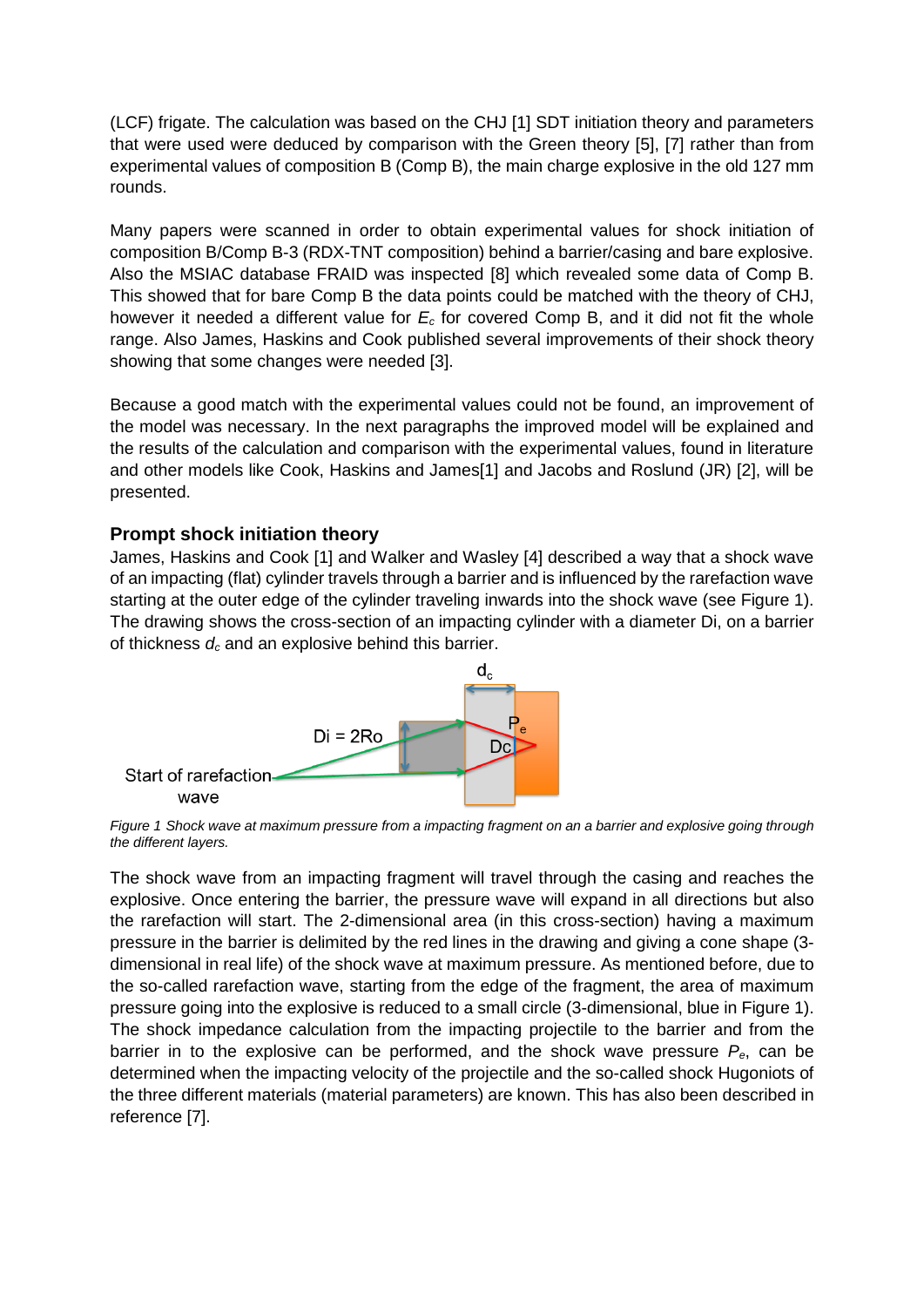The CHJ theory gives an equation for the size of the area (circle indicated by the blue line in [Figure 1\)](#page-1-0) depending on the size of the impactor ( $D_i = 2R_0$ ) and the thickness of the barrier  $d_c$ and is:

$$
R_c = R_0 - d c / U_s \sqrt{c^2 - (U_s - u_p)^2}
$$
 (1)

With *U<sup>s</sup>* the shock velocity in the barrier, as a result of the impact of the projectile and *u<sup>p</sup>* the particle velocity in the barrier; *c* is sound speed in the barrier at high pressure. To solve this problem, material properties are needed such as the Equation-of-State (EOS) giving a relation between the e.g. the shock velocity *U<sup>s</sup>* in a material and the particle velocity *up*. For most materials this is can be approximated by a linear relation and has the following form:

$$
U_s = C_0 + S u_p \tag{2}
$$

*C*<sup>0</sup> is the sound velocity in the specific material. Following Walker and Washley [\[4\]](#page-10-4) the energy flux *E* going into the explosive is given by the following equation:

$$
E = P_e u_p t \tag{3}
$$

For a flat cylinder impacting an explosive the shock duration is  $t = D/6C_0$ , with  $C_0$  the sound velocity in the explosive. In the case of a barrier,  $D = D_c = 2R_c$ , which leads to:

$$
E = P_e \, u_p \, D/6C_0 \tag{4}
$$

For a certain critical amount of energy fluence *Ec*, the explosive will just detonate and this amount is determined by the equation:

$$
E_c = P_e u_p \frac{D}{6Co}
$$
 (5)

In this simple form, only the energy flux at the area at maximum pressure  $P_{e}$ , is taken into account. However, for high velocity impactors, also the pressure just near the area of maximum pressure *Pe*, is relatively high with respect to the minimum initiation pressure of an explosive. An impactor at a velocity of 1.5 km/s will cause the pressure in a steel barrier to rise over 30 GPa, which is much higher in comparison to an initiation pressure of an explosive of around 2 GPa (at long shock duration). So, a large decrease in pressure still leads to a relatively high pressure.

As described in reference [\[7\]](#page-10-1), Green also showed that the impact of a projectile with a smaller diameter than the critical diameter of the explosive is still capable to initiate the explosive when the impactor velocity is high (1.5 - 3 km/s, see [Figure 2\)](#page-2-0).zl



<span id="page-2-0"></span>*Figure 2 Shock initiation of explosives showing the minimum projectile velocity as a function of the diameter de; even when the impactors is smaller than the critical diameter of the explosive, a high impacting small fragment is still capable to initiate the explosive due to a high velocity.*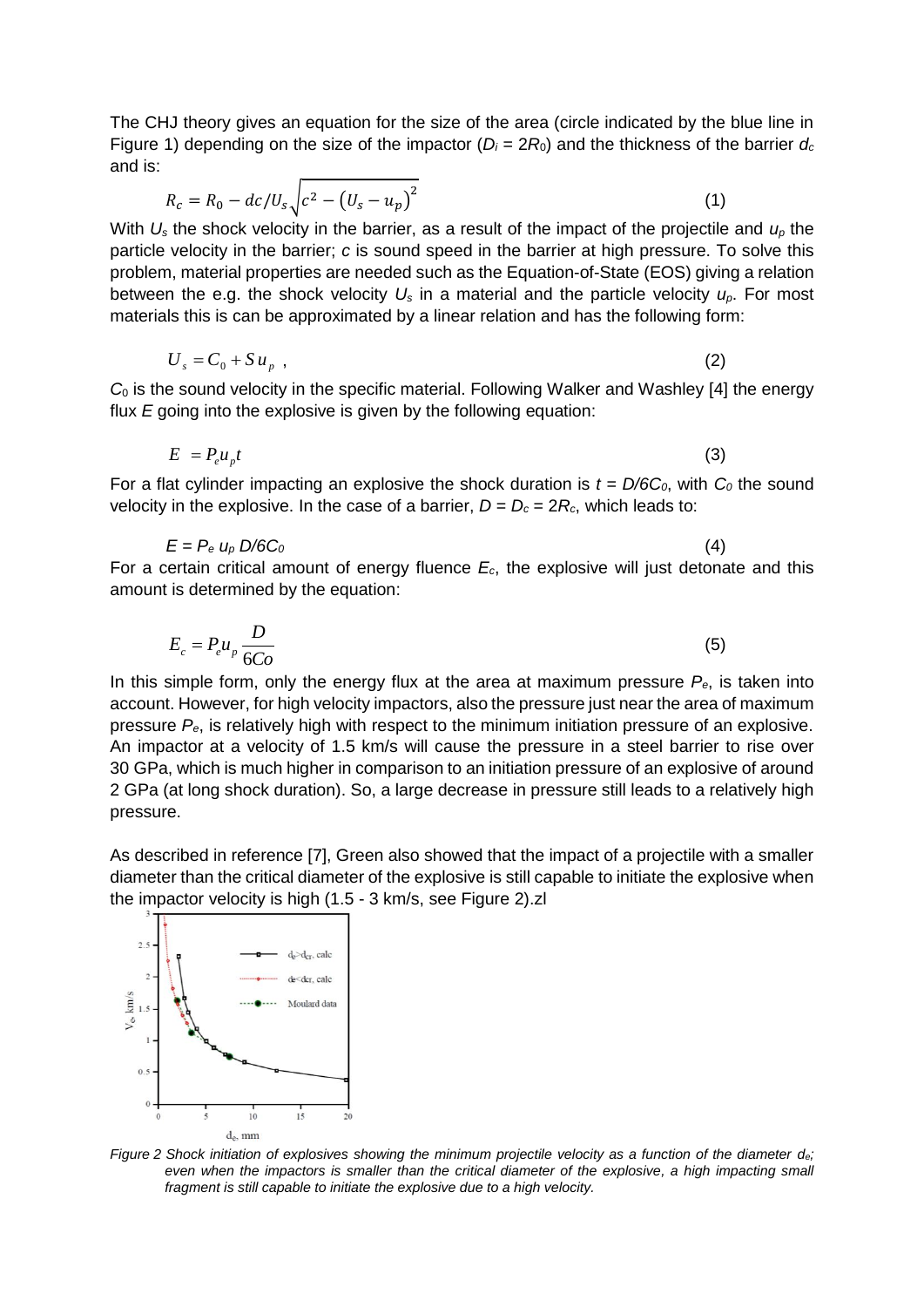From these experimental results it is clear that the CHJ model is not capable to explain the detonation of explosives behind thick barriers. Roughly their theory tells that when a barrier is about half the impacting diameter *Di*, a prompt detonation of the explosive is not possible anymore. However, these experiments show that at very high impactor velocities, an explosive can still be initiated.

Figure 3 explains the theory of Green. The impactor with diameter *de*, is smaller than the critical diameter *dcr* of the explosive. However, the high shock pressure is expanding in the explosive (or the barrier first) and will grow to such a size, larger than the critical diameter  $d_{cr}$ , while the decreased pressure (due to the expansion) still has a value capable to initiate the explosive.



<span id="page-3-1"></span>*Figure 3 Shock wave of a small impactor on an explosive explained by Green.*

The detailed description of the theory can be found in reference [\[7\]](#page-10-1). The new, improved shock model described in this paper is based on this idea combined with the CHJ energy fluence. Figure 4, shows the effect of the two combined ideas. The part of the high shock wave from the impactor is the same as CHJ and the energy fluence has the value:

$$
E_{H\&C} = P_h u_p \frac{D}{6Co}
$$
 (5a)

With *P<sup>h</sup>* the maximum (high) pressure in the explosive. For the expanding shock wave in the barrier [\(Figure 4\)](#page-3-0), *Peqv* has to be determined.

The impactor with diameter *D<sup>i</sup>* and velocity *V* hits a barrier of thickness *dc*. The expanded wave travels through the barrier and grows to a size *Deqv*, at a lower pressure *Peqv*.



<span id="page-3-0"></span>*Figure 4.Shock wave from impactor on barrier and explosive, combining a high pressure decreasing shock energy and an expanding low pressure shock wave.*

From reference [\[7\]](#page-10-1) we have: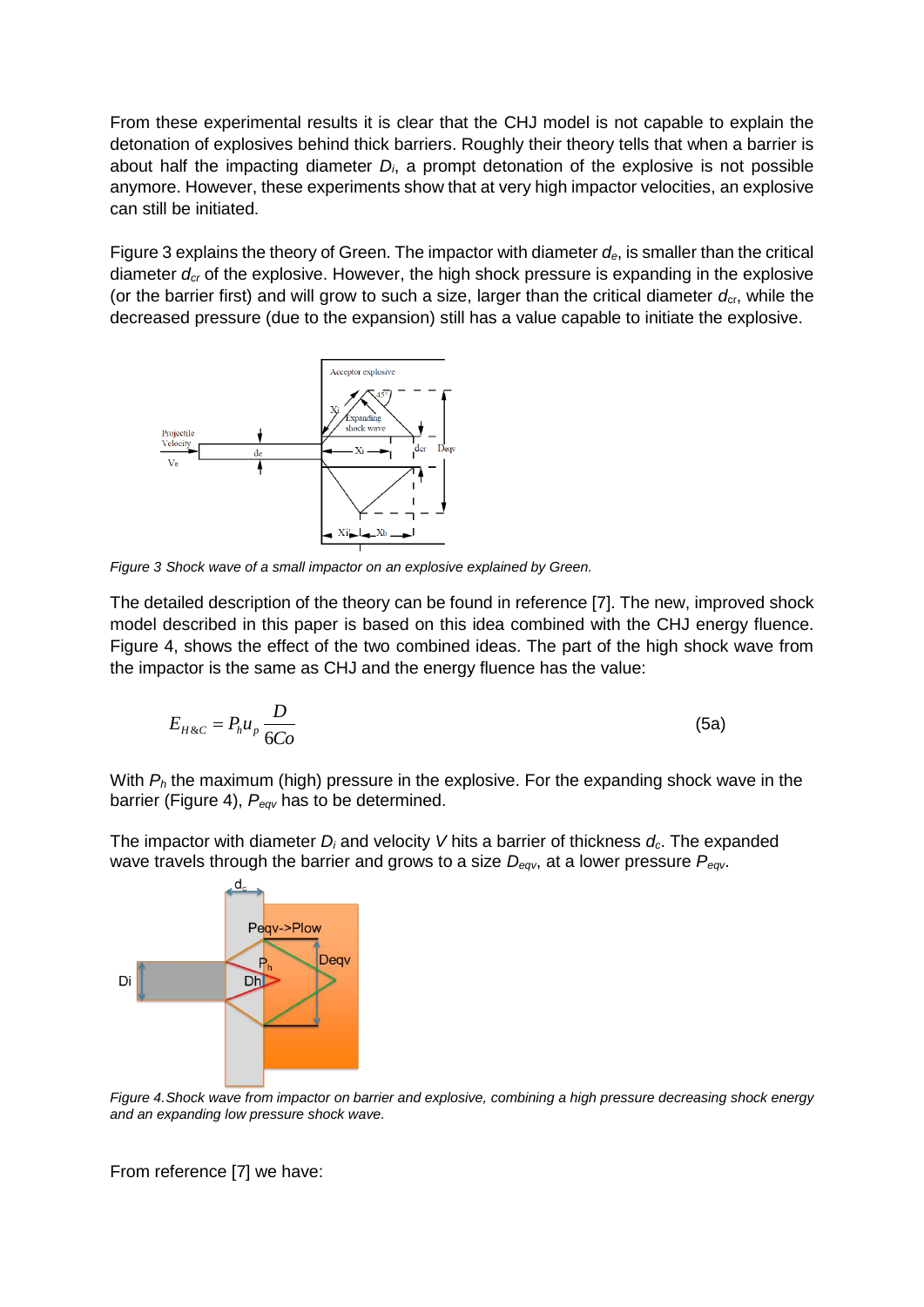$$
D_{\text{eqv}} = D_i + \sqrt{2}X_i \quad \text{with} \quad X_i = X_i / \sqrt{2} \tag{6}
$$

$$
P_{\text{eqv}} D_{\text{eqv}} = P_b D_i \quad \text{and so} \quad P_{\text{eqv}} = P_b D_i / D_{\text{eqv}} \tag{7}
$$

with  $X_i$  = is the radius of curvature of the expanding shock front (see [Figure 3\)](#page-3-1). The shock wave pressure into the explosive is assumed to decrease uniformly with distance from the explosive surface to a depth *,*  $Xi' = Xi/\sqrt{2}$ *,*  $P_b$  = the initial pressure in the barrier after impact. Combining eqs. (6) and (7) gives the equation for *Peqv*:

$$
P_{eqv} = Pb/(1 + \frac{\sqrt{2} X_i}{D_i})
$$
\n
$$
\tag{8}
$$

From *Peqv* (in the barrier), *Plow* in the explosive can be solved by the shock impedance matching equations as described in reference [\[7\]](#page-10-1) as well as the  $P_h$  was determined by the impedance matching with  $P_b$ . This leads to a set of equations for the different boundaries:

$$
P - P_0 = \rho_0 u_p U_s (P_0 \ll P)
$$
  
and the shock Hugoniots of materials  $U_s = C_0 + S u_p$  (9)

$$
P_1 = P_2 = \rho_1 U_{s1} \left( v_{projectile} - u_p \right) = \rho_2 U_{s2} u_p
$$
  
and  $u_{p1} = u_{p2} = u_p$  (10)

Analyses lead to a quadratic equation for the particle velocity *u<sup>p</sup>* which can be solved with the standard solution for quadratic equations. Once *u<sup>p</sup>* is known, *U<sup>s</sup>* and *P* can be determined.

The expanding shock energy fluence part has the same form as the high pressure-part but with the lower pressure *Plow* and larger *Deqv* diameter. The total form of the energy fluence will now have the form:

$$
E_{\text{total}} = \left\{ E_{\text{expanding}} \pi \left[ (D_{\text{eq}}/2)^2 - R_c^2 \right] + E_{\text{HAC}} \pi R_c^2 \right\} / \left\{ \pi (D_{\text{eq}}/2)^2 \right\} \tag{11}
$$
\n
$$
E_{\text{HAC}} = P_{\text{h}} U_{\text{p,high}} R_c / (3C_{\text{e,high}}) \text{ and } E_{\text{expanding}} = P_{\text{low}} U_{\text{p,low}} D_{\text{eq}} / (6 \ F C_{\text{e,low}}) \tag{12a, 12b}
$$

With

With *P<sup>h</sup>* the high pressure, *Plow* the low pressure of the shock wave, both in the explosive (calculated by impedance matching). From  $P_{low}$  the value  $u_{p,low}$  can be determined;  $u_p$  is determined by the same impedance matching calculation as for *Ph*. Also the sound velocities *Ce,high* at high and *Ce,low* at low pressure have to be determined for both pressure levels in the explosive according to:

$$
C_{\rm e} = (u_{\rm se} - u_{\rm pe})(u_{\rm se} + S_{\rm e}u_{\rm pe})/u_{\rm se}
$$
 (13)

*F* is a shape factor of the curved shock front going in to the explosives. Following the theory, a certain minimal amount of energy fluence *E<sup>c</sup>* is needed to (shock) initiate a certain explosive material. Once the value of *E<sup>c</sup>* is known, the minimum projectile velocity can be determined that transfers this amount of energy into the explosive. So:

$$
E_{\rm c}=E_{\rm total} \tag{14}
$$

The model can be solved in e.g. an Excel spreadsheet to obtain a solution for the minimal velocity to initiate a certain explosive.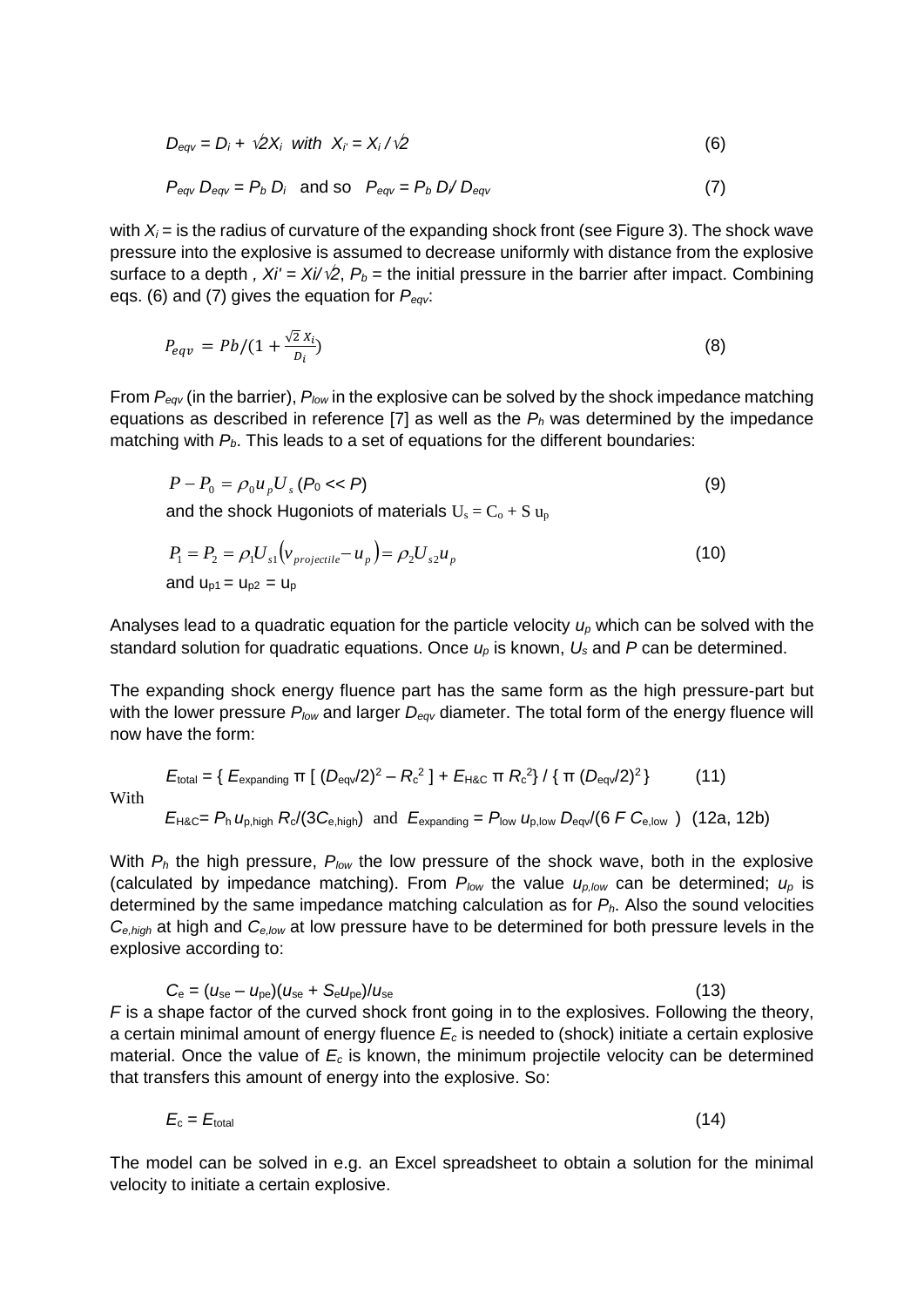#### **Sympathetic reaction geometries**

The theory for a sympathetic reaction as described by Victor [\[7\]](#page-10-1), is used for the sympathetic reaction calculations. For sympathetic reactions three scenarios are of importance. The first scenario is when a donor and acceptor munition are at a rather large distance (distance > two times the radius of the donor munition). The effect of the donor charge is only a fragment of a certain size and maximum fragment velocity of the donor charge. The second scenario is what we call the one-on-one situation, and shown in [Figure 5.](#page-5-0) The donor warhead (green) is expanding as a balloon and the acceptor munition on top of the donor or just next to the donor (magenta and cyan) is hit by the expanding casing of the donor. The impact is not a single fragment but a slice of the donor casing and is generally larger than a single fragment from the donor. However, the velocity is very much dependent on the distance between the donor and acceptor charge.



<span id="page-5-0"></span>*Figure 5 Sympathetic reaction scenarios with the detonating donor charge (green) impacting the two near shells (Cyan and magenta) and a large, rather flat fragment impacting the yellow donor shell (calculation performed by ARDEC).*

A last scenario, also shown in [Figure 5,](#page-5-0) is the effect on the charge that is diagonally located with respect to the donor charge (yellow). The expanding donor (green) is confined in between the two charges on the top and on the left (cyan and magenta, respectively). Because of this effect, a rather flat expanding casing hits the acceptor charge, leading to an effective and large impacting plate on the donor charge. This scenario is called the confined-stack scenario.

#### **Velocity of the expanding donor casing/fragment**

A casing of a detonating warhead reaches its maximum velocity after  $1.6 - 1.8$  [\[7\]](#page-10-1) times its original radius. The maximum casing or fragment velocity can be derived from the well-known Gurney equations, as described in reference [\[7\]](#page-10-1). After the detonation of the explosive, the velocity of the expanding casing will increase as a function of travelling distance and will reach its maximum velocity after some distance. This maximum velocity depends on the type of explosive but also on the amount of explosive in relation to the amount of casing material that has to be accelerated. A good estimate of the velocity of an expanding casing is the following:

$$
\frac{V_R}{V_{Gurney}} = Max \left( \frac{V_0}{V_{Gurney}}, \left[ K \left( 1 - \left( \frac{R_D}{R_E} \right)^2 \right) \right]^{1/2} \right)
$$
\n(14)

$$
V_0 \sim \left\{ \left[ \left( C_{0c}^2 + 4Sc \frac{P_c}{\rho_{0c}} \right)^{1/2} - C_{0c} \right] / 2s_c \right\} \frac{(R_D - t_c)}{R_D} \tag{15}
$$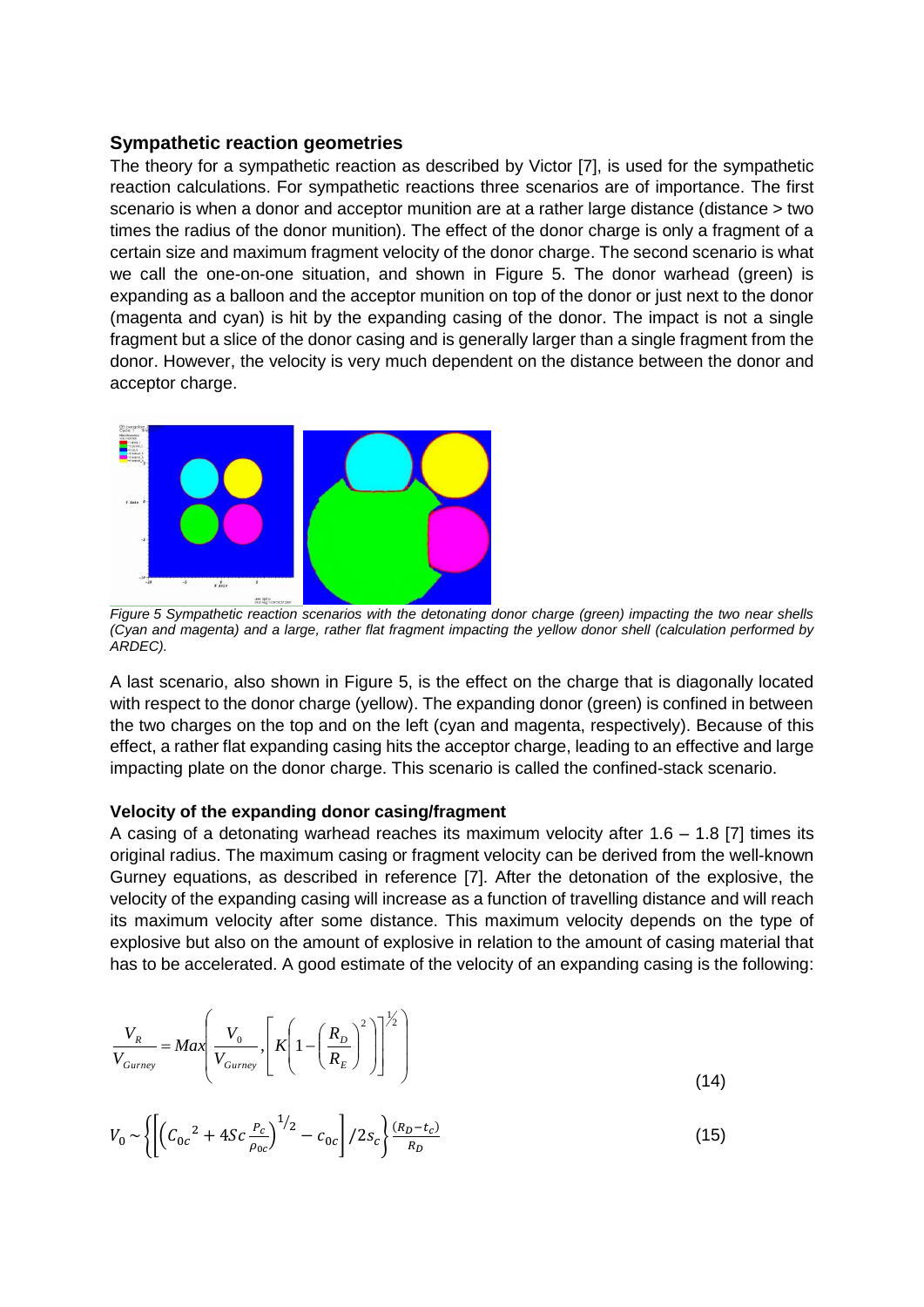$$
P_c \sim \rho_{0c} P_{cj} / (\rho_{0c} + \rho_{0e})
$$

where

$$
V_{Gurney} = \sqrt{\frac{2E}{\left(\frac{M}{C} + \frac{n}{n+2}\right)}}
$$
(17)

with *M* the mass of the warhead casing, *C* de mass of the explosive, *n* a shape factor (which is 2 for a cylindrical shape, such as a warhead). *√(2E)* is the Gurney-energy (a constant for a given explosive),  $R_D$  and  $R_E$  are the radius of the original donor warhead and the expanding donor casing, *coc, sc, ρoc, ρoe*, the shock Hugoniot values and the density of the casing and the explosive, respectively. *Pcj* is the so-called Chapman-Jouget pressure of the explosive, *t<sup>c</sup>* the wall thickness of the warhead. *K* is a constant which is about 1.35 for an explosive that puts the major part of the energy in the acceleration of fragments.

Victor [\[7\]](#page-10-1) implemented these equations in an Excel spreadsheet for sympathetic reaction calculations. The method has been improved by TNO and is now implemented in the core of the TNO toolbox. For the sympathetic reaction calculation, first the effective diameters of the ono-on-one and diagonal fragment have to be determined. Victor gives an extensive explanation how to obtain an estimate for the maximum effective diameter based on the distance between the shells and the velocity of the expanding casing/fragment. For the oneon-one scenario the velocity is also determined as a function of the distance between the shells using equation (14) - (17). For the diagonal fragment the maximum velocity using the Gurney equation is taken. Using the shock model described in the previous section, the sympathetic reaction scenarios can then be obtained.

### **Comparison with experiments from literature and other models**

Most experimental shock studies have been performed in the past and MSIAC summarized most of these results in the FRAID database [\[8\]](#page-10-2). One of the test series in the database is a series of tests that has been performed with composition B by DOSG in the UK. They performed fragment impact tests with 13.15 and 20 mm flat-ended cylinders on Comp B and varied the barrier in front of the explosive. For comparison, several calculations have been performed using the current model, the old CHJ-model and that of JR using the parameters from reference [\[6\]](#page-10-5) for Comp B.

[Figure 6](#page-7-0) shows the result of these models in comparison to the experimental data. It is clear that the CHJ model (dashed curves) does not fit the data correctly, certainly not for thick barriers. The JR model fits rather good but the current model appears to follow the data more precise for values of *E<sup>c</sup>* between 1.85 and 2.1 MJ/m<sup>2</sup> .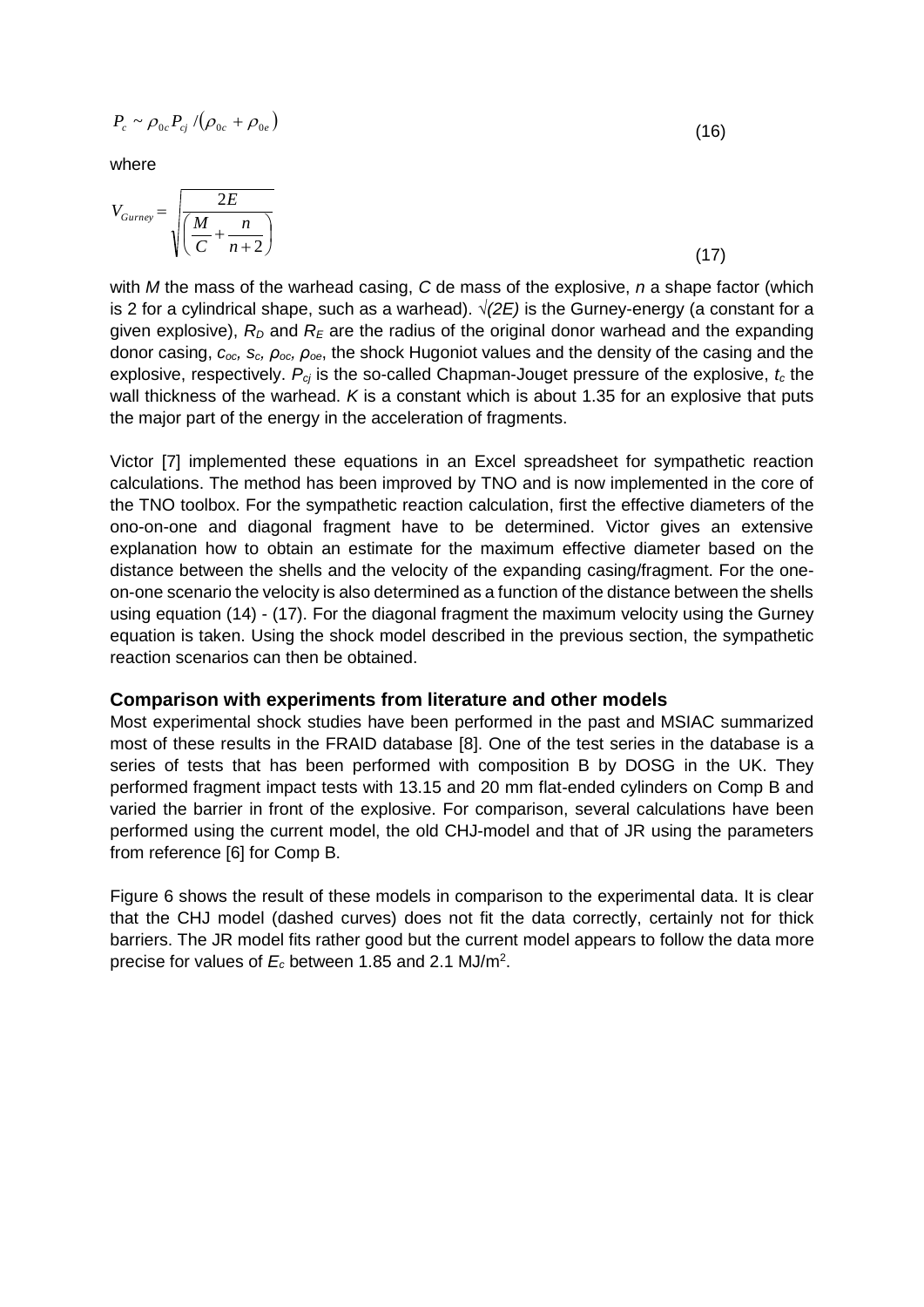

<span id="page-7-0"></span>*Figure 6 Comparison of the experimental values of a fragment impact test and the results from the models of HCJ (dashed curves), JR (thick, solid curves) and the model described in this paper (thin solid and dotted curves).* 

As mentioned in the introduction, the advantage of the JR model is that it has a large database of parameters, for all kind of in-service explosives. However, the model is not capable to simply change the impact material or the barrier material. [Figure 7](#page-7-1) shows the results of some calculations according to the JR model in comparison with the current model. These models are quite comparable for the 13.15 mm flat steel impactor with a barrier of steel and a value of *E*c=1.85 MJ/m<sup>2</sup> for Comp B for the current model (dotted and orange line). However, in case the impactor and barrier are made from aluminum, the JR model is not capable to give a good estimate because it is based on steel. For the current model this can be easily done by replacing the shock Hugoniots of steel with those of aluminum. The results for the critical velocity of a projectile leading to a detonation of an explosive as a function of the barrier thickness are also shown in [Figure 7,](#page-7-1) as well as some other material combinations.



<span id="page-7-1"></span>*Figure 7 Comparison of the results from the JR and the current model for a steel impactor and steel barrier as well as for aluminum projectiles or barriers. The graph shows the critical projectile velocity leading to a detonation of an explosive as a function of the thickness of the casing (barrier).*

[Figure 8](#page-8-0) shows the critical velocity of the impactors as a function of the projectile diameter for the three types of barriers. A warhead having a casing of 14 mm steel would not survive the impact of a 18 mm impactor at a velocity of about 1800 m/s (two points in the graph at x=18 mm fragment diameter). Also the warhead having an extra layer of polyurethane (PU) inside the casing will not survive this impact. However, the warhead having a 4 mm PU layer at the outside of the casing will not detonate (for the 18 mm impactor a velocity of about 2200 m/s). Due to the thin PU layer this warhead can survive a fragment impact of an 18 mm diameter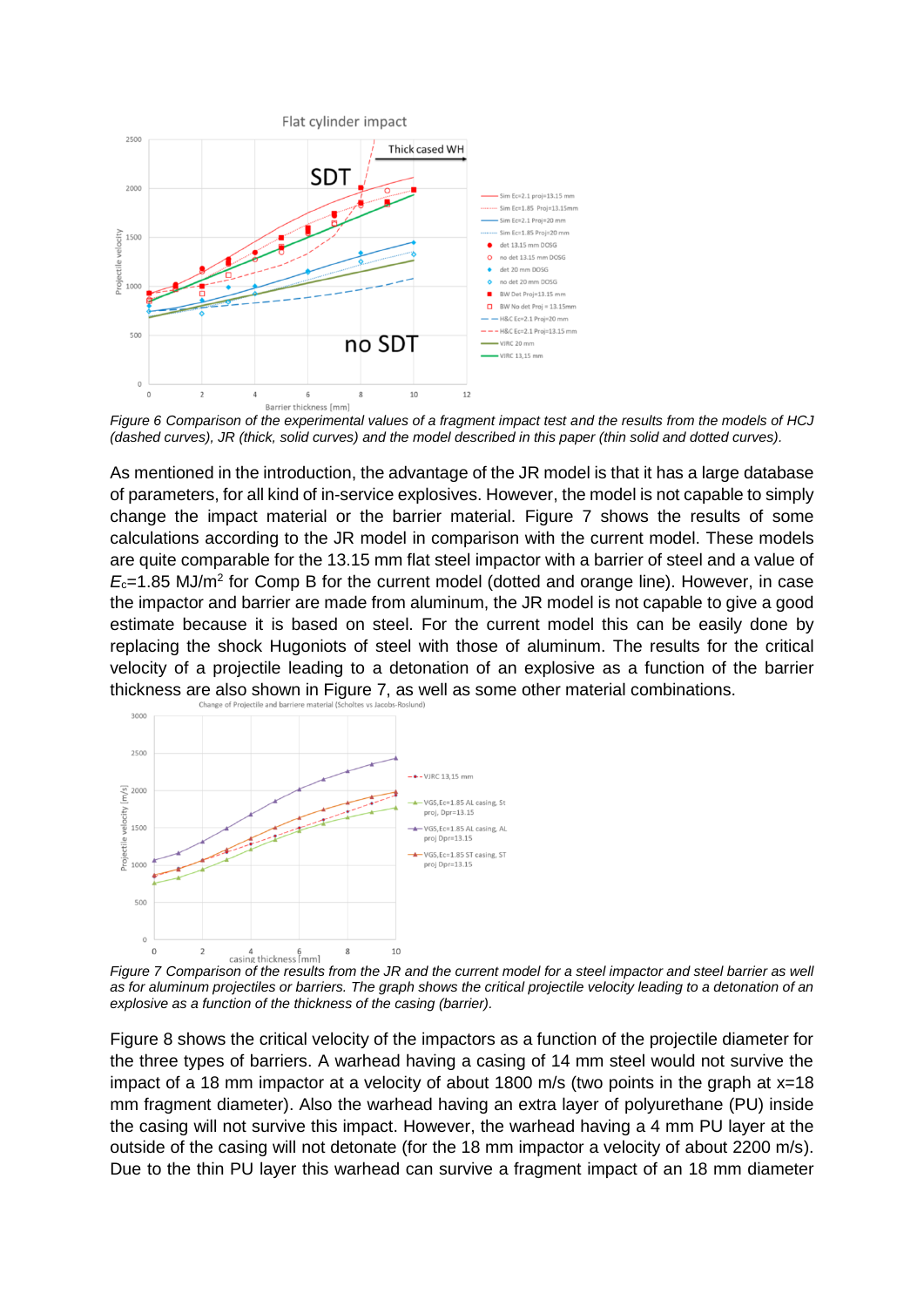fragment at velocities up to 2200 m/s. This is exactly the outcome of the series of experiments, showing that the warhead survives several impacts of 18 mm diameter projectiles at 1800 m/s, responding in a mild burning of the warhead.<br>Influence of PU layer on outside



<span id="page-8-0"></span>*Figure 8 Calculation of the critical velocity of a steel fragment leading to a detonation of a warhead. Three different scenarios are shown: a 14 mm steel barrier, a 10mm-4mm (steel-PU) barrier and 4mm-10 mm (PU-steel) barrier. As shown in a series of experiments the calculation also confirms that a warhead with the third type of barrier can survive fragment impact threats at a velocity of about 1800 m/s or even higher.* 

### **Estimating the value of the Critical Energy Fluence**

Because the critical energy fluence parameter  $E_c$  is unknown for many explosives, it is necessary to estimate this parameter. For a rough estimate, a comparison can be made with the results from JR, as shown in [Figure 7.](#page-7-1) *E<sup>c</sup>* can be varied and compared with the JR results. The value of *E<sup>c</sup>* that shows the best fit with the JR values is the best estimate for *Ec*. This can also be done by comparing the results with other methods like the Green model.

However, when better estimates are desired, the parameter can be estimated by performing a Water Gap Test (WGT) or Large Scale Gap Test (LSGT). Verbeek and Bouma [\[9\]](#page-10-6) but also Wurster [\[10\]](#page-10-7) performed computer studies to compare the energy fluence of a certain explosive with the results of the WGT and LSGT. In these computer studies, first the model had to be calibrated with the gap length-pressure calibration curve of the gap tests. Once the model shows good agreement, a series of calculations can be performed. Because the pressure in the gap material is influenced by the rarefaction wave from the edge of the cylinder, the pressure as a function of time also changes as a function of the radius. For the calculation of the energy fluence the surface avaraged maximum pressure is calculated using the following equation:

$$
\overline{P_{\text{max}}} = \frac{1}{\pi R^2} \int 2\pi r P_{\text{max}}(r) dr
$$

(18)

with *R* the radius of the cylinder. An example for the WGT at a gap of 23 mm is shown in Figure [9](#page-9-2) on the left. The surface averaged maximum pressure is lower than the maximum pressure measured at the axis in the gap tests. Doing this for all gap lengths, a comparison can be made between the detonation pressure of the gap test of the explosive of interest and the critical energy fluence determined by the following equation:

$$
E_c = \int \overline{P_{max}} \cdot u_{p,x} \cdot dt \tag{19}
$$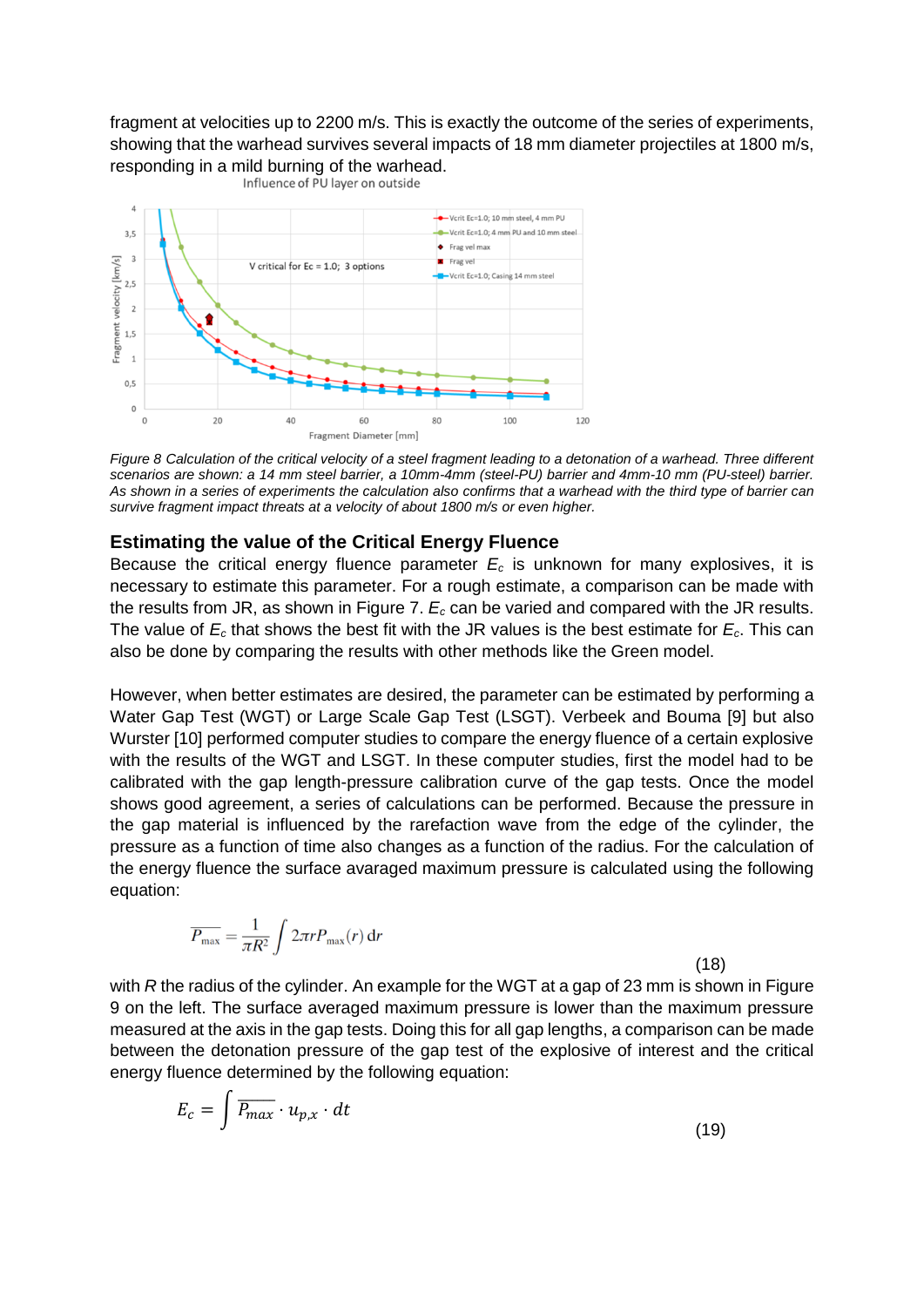<span id="page-9-1"></span>The result form referenc[e \[10\]](#page-10-7) are shown on the right hand side of [Figure 9](#page-9-2) for the 21 mm WGT as well as for the 50 mm LGST. So, the obtained detonation pressure of the investigated explosive can be directly translated to the critical energy fluence of that explosive.



<span id="page-9-2"></span>*Figure 9 Left: the surface averaged maximum pressure at a gap length of 23 mm in the 21 mm WGT. Right: the relation for the Gap Test detonation pressure Pmax and the corresponding E<sup>c</sup> for an explosive for the 50 mm LSGT as well as the 21 mm WGT.* 

Also other methods are under investigation at TNO. Yadav et al. [\[11\]](#page-10-8) derived an equation for  $E_c$  (equation 20) as a function of the shock Hugoniot parameters  $a_x$  and  $b_x$ , the detonation velocity *Dj*, the specific heat ratio of detonation products *r*, the density *ρ<sup>o</sup>* and the value of the reaction zone length  $\delta$  of the explosive. Together with the value of the reaction zone length using a so-called shock-induced polarization experiment, described in e.g. ref [\[12\]](#page-10-9), a value of *E<sup>c</sup>* can be estimated.

$$
E_c = \frac{\rho_o D_j \delta \left[ \frac{D_j - a_x}{2b_x} + \frac{D_j}{2(r+1)} \right]^2}{D_j - \left( \frac{D_j - a_x}{2b_x} + \frac{D_j}{2(r+1)} \right)}
$$
(20)

#### **Summary**

A new SDT model has been developed for quick calculations of the critical velocity of a projectile impacting a confined explosive leading to an SDT reaction. The model uses the critical energy fluence parameter *E<sup>c</sup>* of an explosive and some other well-known parameters such as the shock Hugoniots and densities of the explosives and materials. The model can handle variations in the impactor materials, barrier materials as well as multiple barrier layers. Although the value of *E<sup>c</sup>* is not available for all known in-service explosives, estimates can be made using other models such as Jacobs-Roslund or Green. But also the Water Gap Test or Large Scale Gap Test results can be used to convert the detonation pressure of a certain explosive into the value of *Ec*. Once all parameters are known, quick calculations can be performed for all kind of scenarios. The method can also be implemented in several other codes and statistical analyses can be performed to estimate the probability of a detonation when a tumbling fragment is hitting a given munition item in a munition store. The next step is the calculation of the probability of a sympathetic reaction of adjacent munition items and the probability of a mass-detonation of the complete stockpile. This method will be used by TNO to investigate the safety of the storage situations onboard ships of the Dutch Navy.

#### **REFERENCES**

<span id="page-9-0"></span>*[1] M. Cook, P. Haskins, and H. James, "Projectile impact initiation of explosive charges", Preprints from the 9th detonation symposium, pp 615-623, 1989*